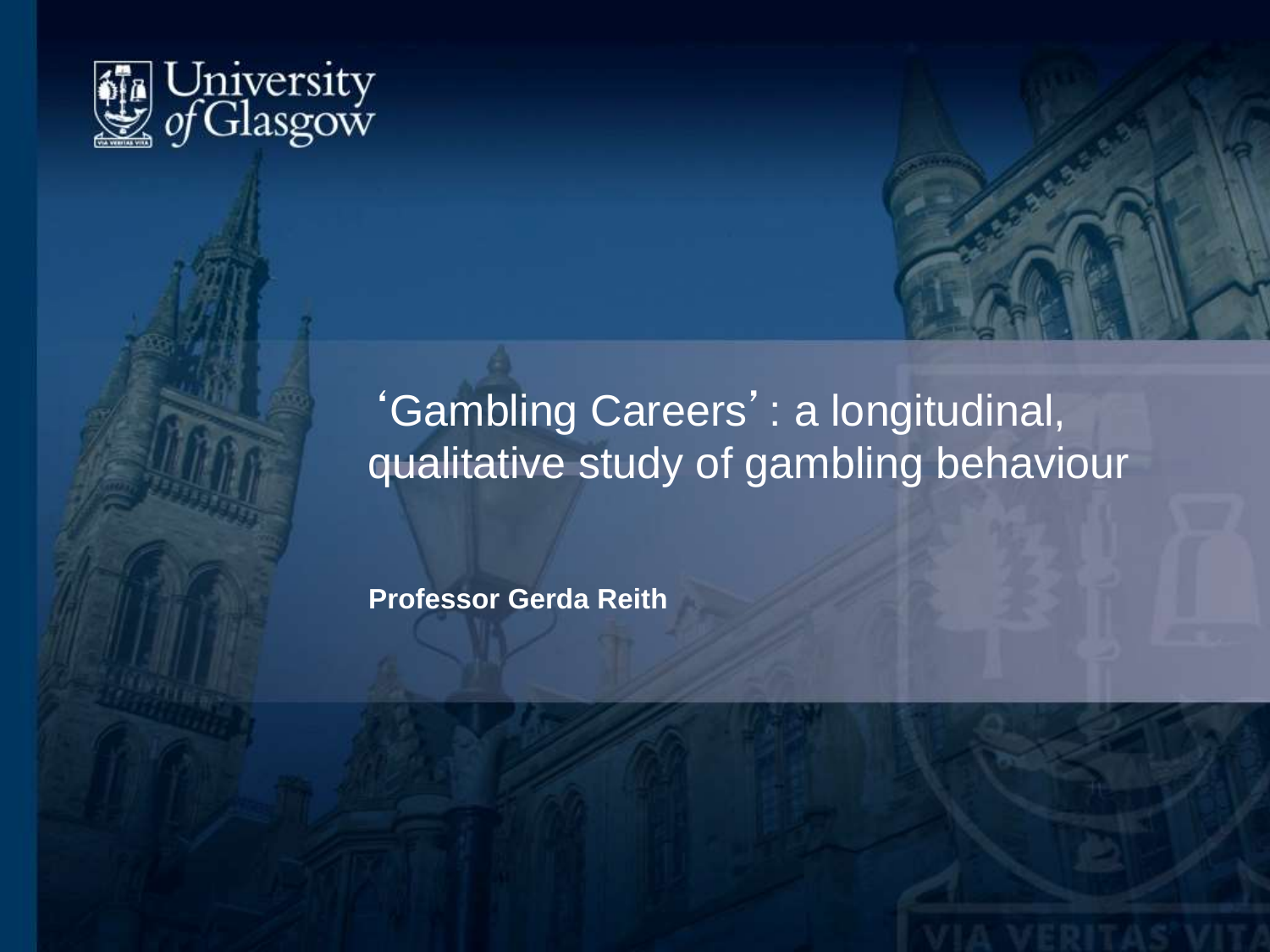

# **NatCen** Social Research that works for society



**UNIVERSITY OF STIRLING** 

- Five year longitudinal qualitative study
- With National Centre for Social Research (NatCen) and Stirling University
- Funders: ESRC-RIGT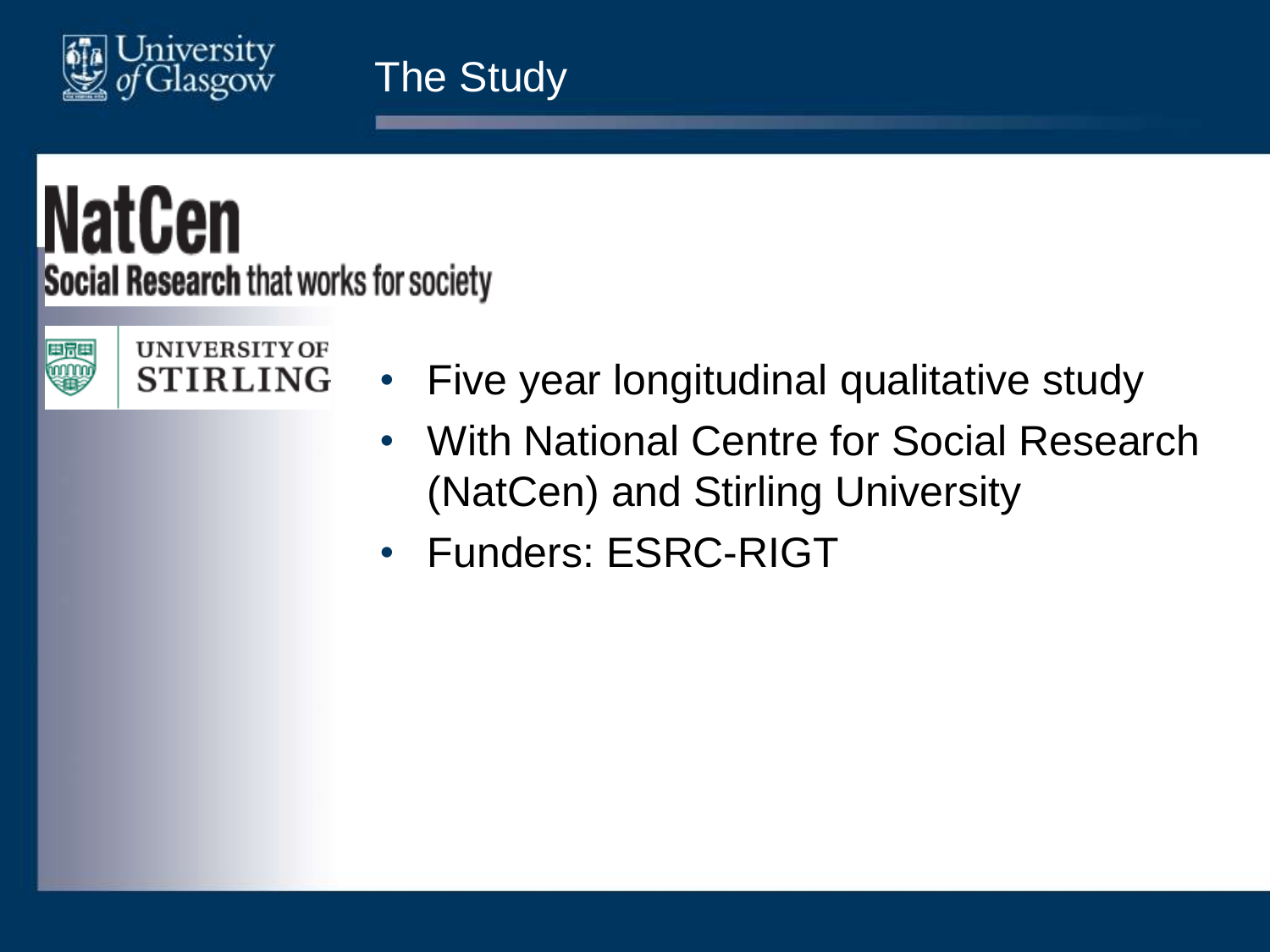

- Shift from dichotomous models  $\rightarrow$  focus on fluid nature of gambling and natural recovery (Hodgins and el-Guebaly 2000)
- Models of 'pathways' and trajectories of behaviour over time (Blaszczynski and Nower 2002)
- Requires longitudinal research  $\rightarrow$  shows variability of behaviour (Slutske, Jackson and Sher 2003; Wiebe, Cox and Falkowski-Ham 2003)
- Need for:
	- qualitative longitudinal studies
	- focus on social & environmental factors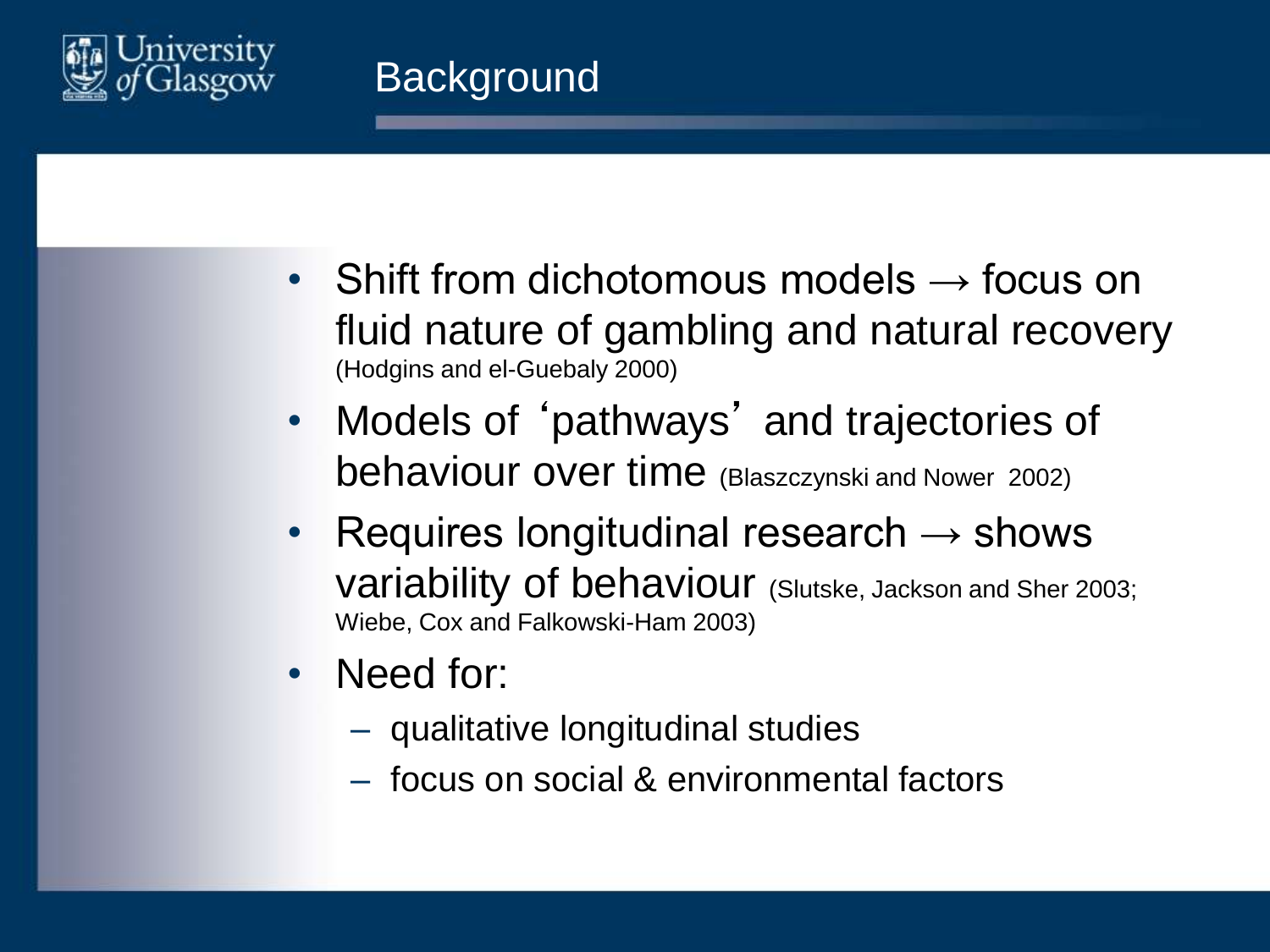

- Objectives:
	- to investigate patterns of behaviour change over time
	- to explore the social dimensions of gambling
- Five year qualitative study (2006-2011)
- Cohort of 50 gamblers and problem gamblers interviewed 4 times
- Replicated in 3 year Danish study; young people aged 12 - 20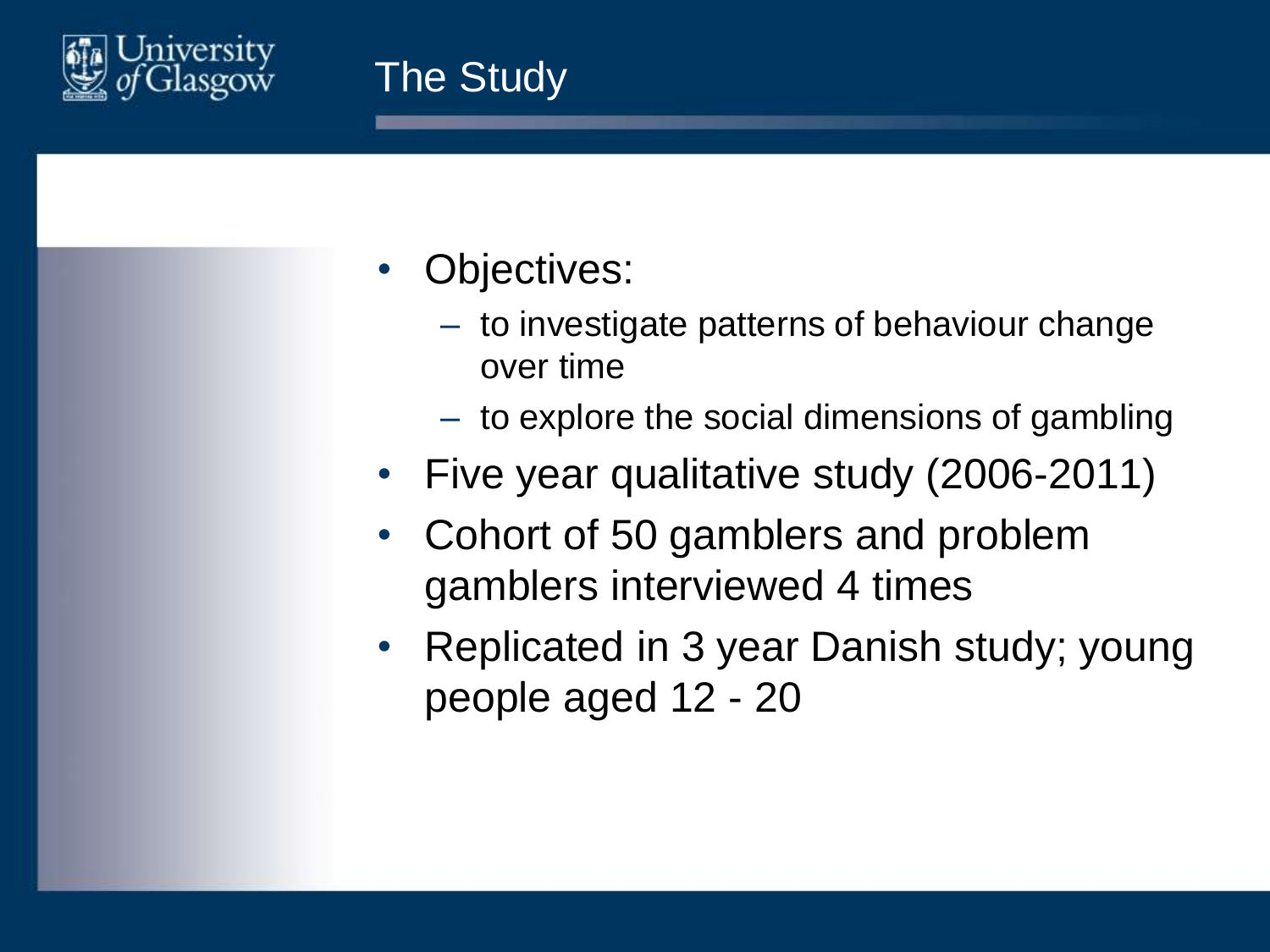

- Recruitment around Glasgow, U.K
- Gambling venues, treatment agencies, community venues
- Loosely structured interviews, approx 90 mins + NODS screen
- Analysis using 'Framework' software package
- Sample split into three groups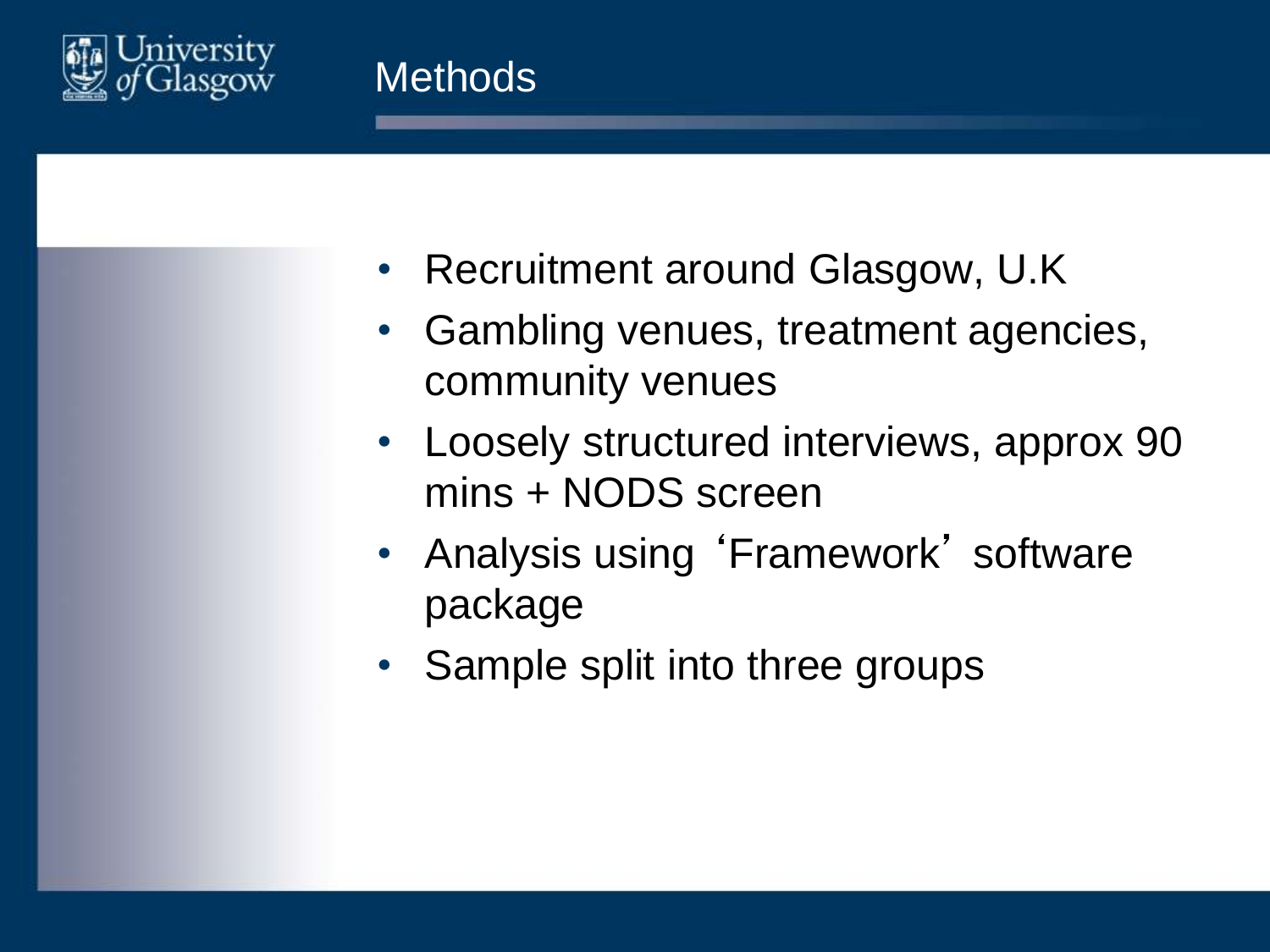

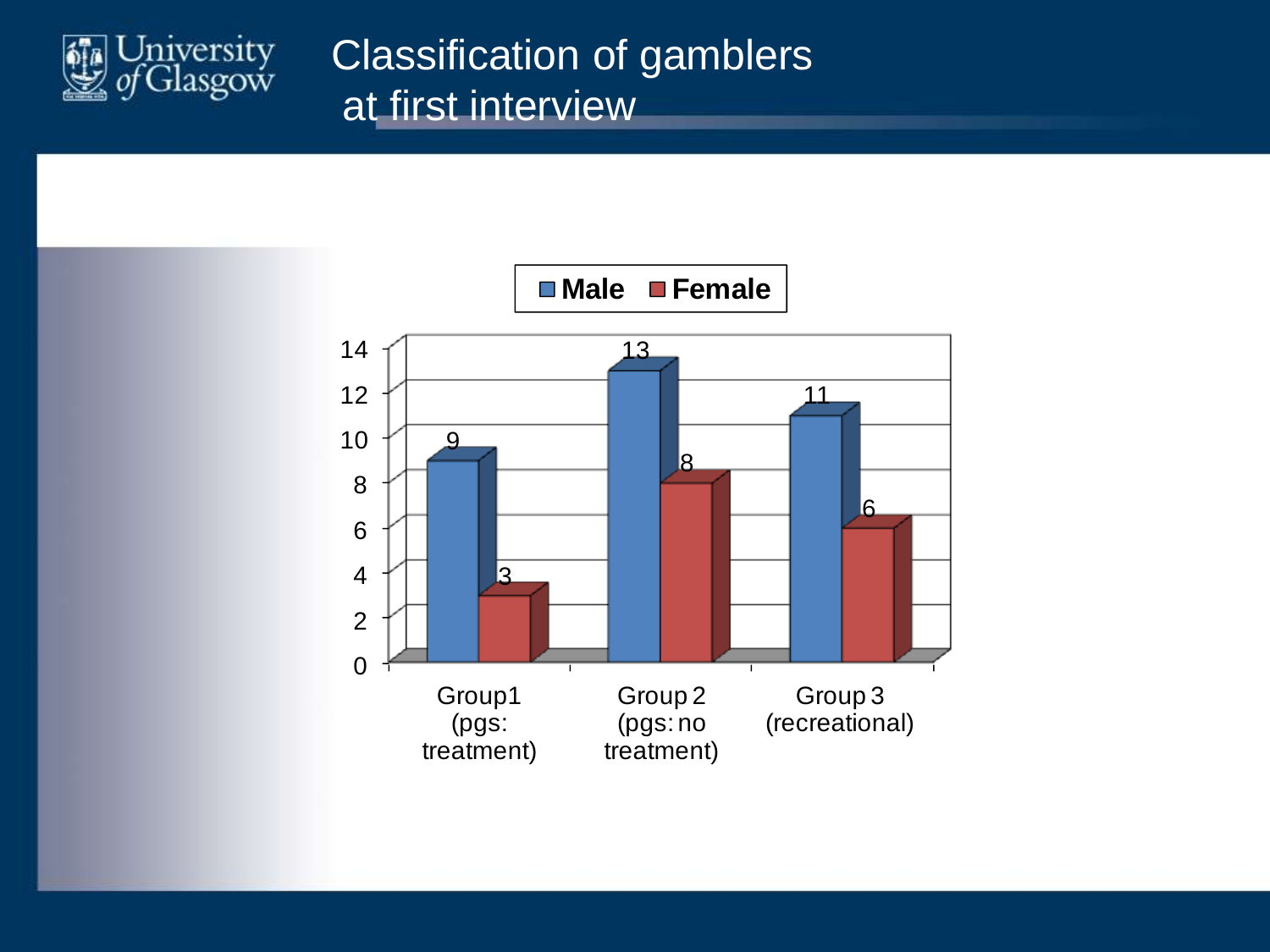

#### Four trajectories

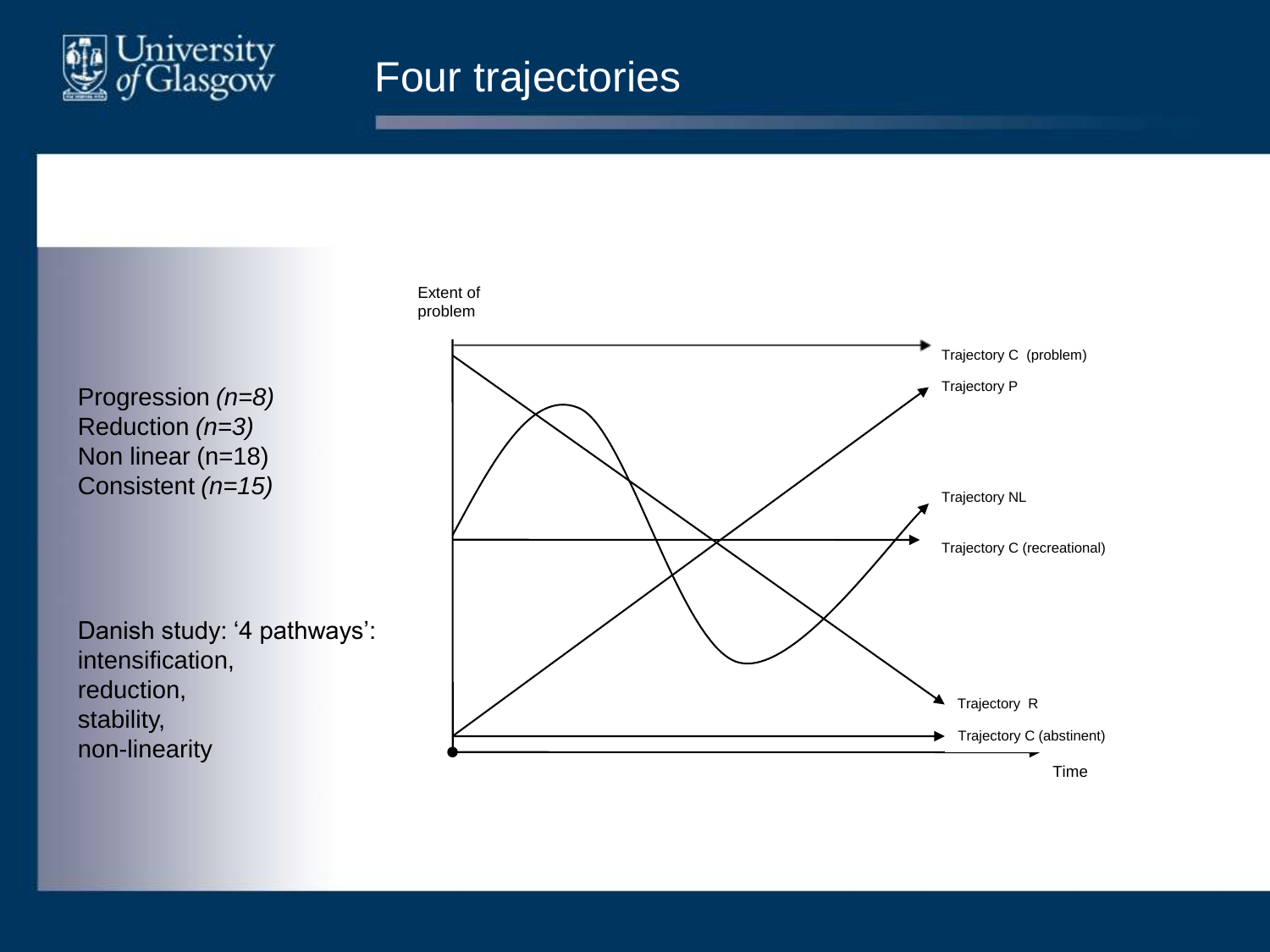

### Progression

- Profile
	- Mainly initially recruited as recreational gamblers
	- Inconsistent patterns of employment
	- Machine gambling
- Themes
	- Significant life events
		- Bereavement, birth, caring roles, changing job, changing relationship
	- Alcohol (note geographical/ environmental aspect)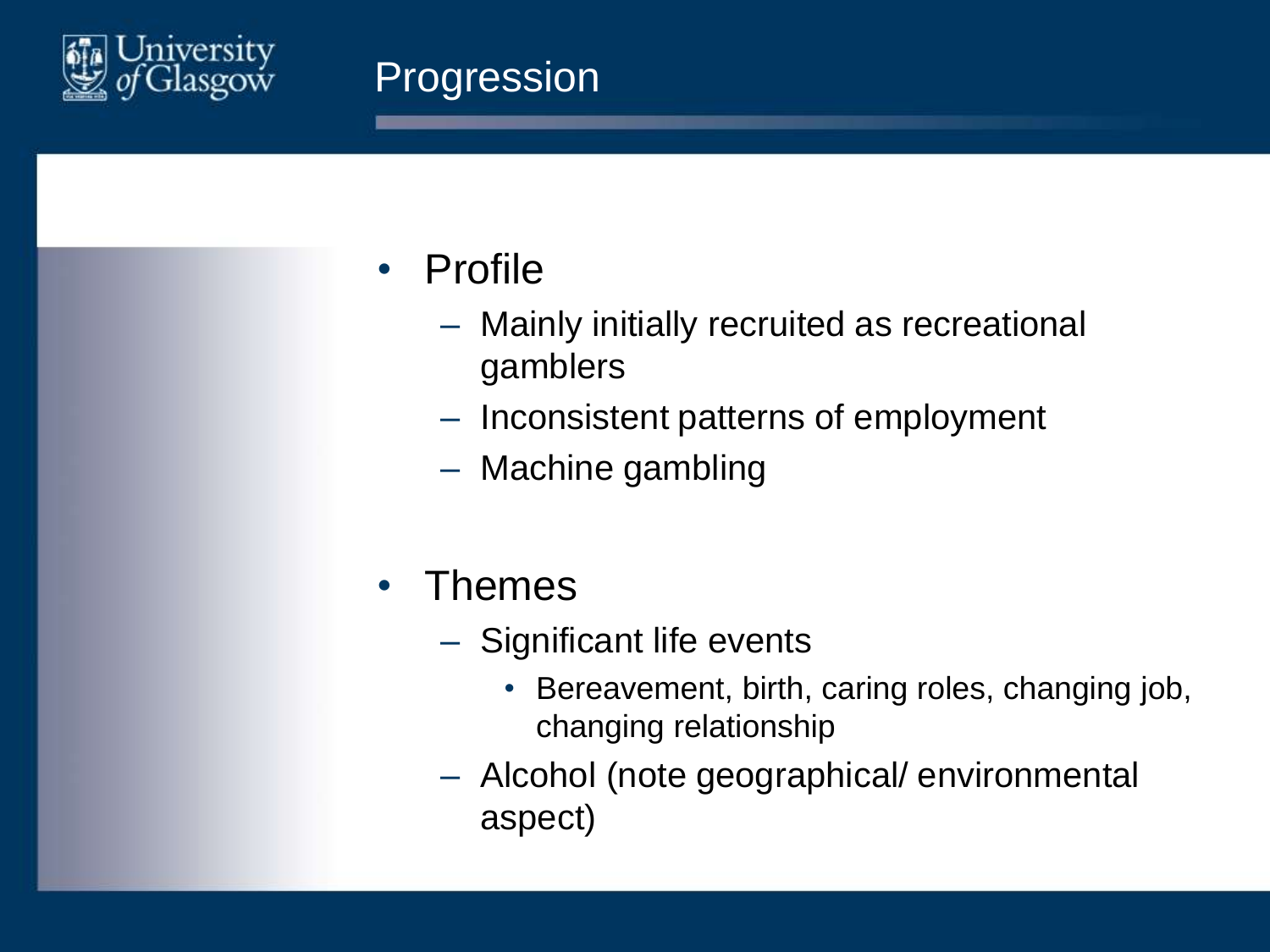

"I don't think it's a hidden factor I mean you just have to look at all the betting shops in Britain, right, they' re always strategically placed about fifty yards away from a pub. I mean, we're sitting in a bookies right now [the interview was being conducted in a betting shop] - there' s a pub on either side of us" (male, 20s)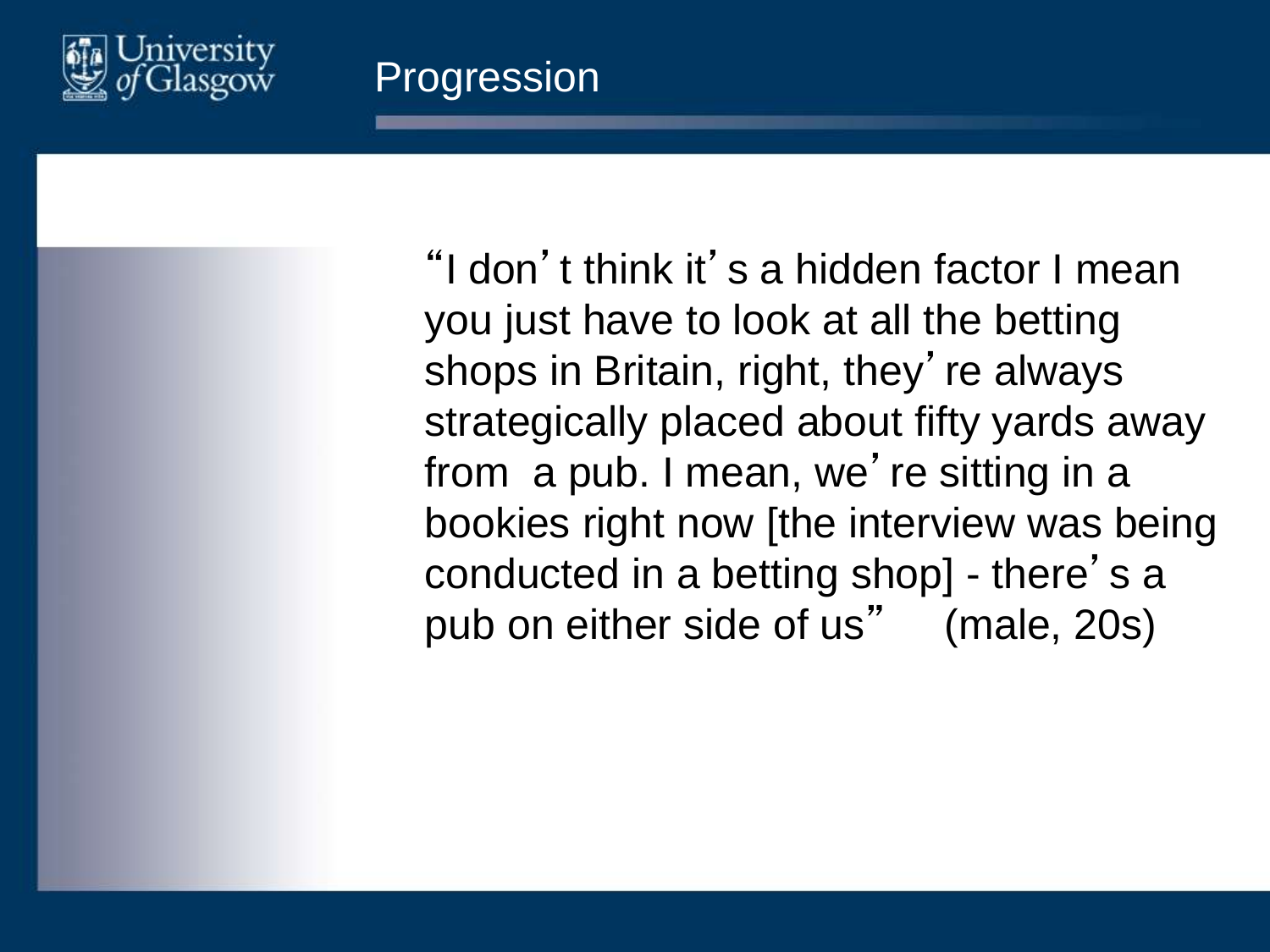

- Changes in social & environmental networks
	- Moving home, changing job physical proximity to gambling venues
	- Family, friends role in introducing &/or encouraging gambling
- Finances
	- Increased finances; e.g wages, credit
	- 'Windfalls'
		- "I got £38,000 for the sale of my house, and I am now down to £9,000... the rest has went on gambling" (Female, 40s)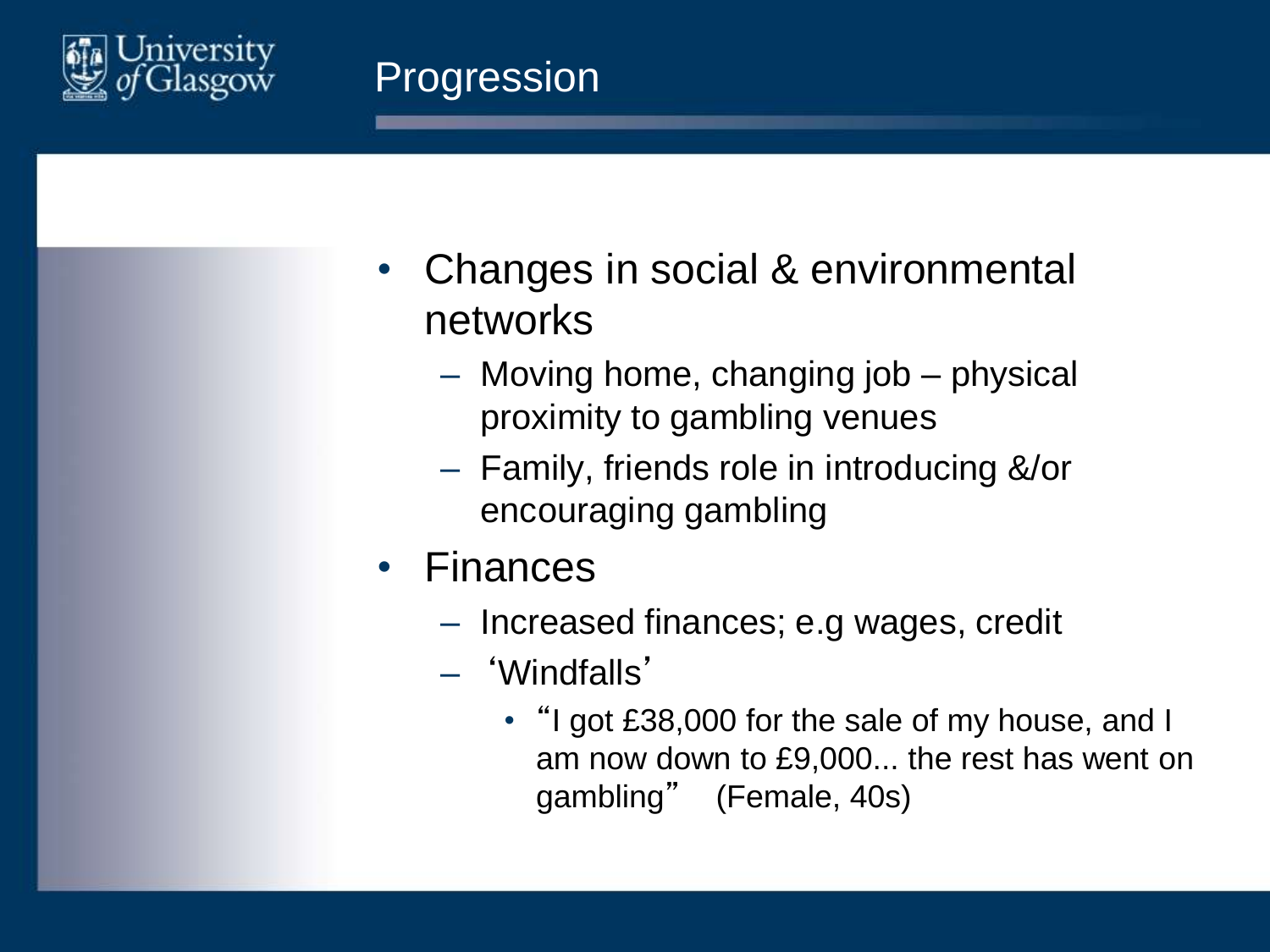

- 'Escape routes'
	- Gambling to cope with stress, depression, loneliness
- Machine gambling
	- Beginning, or increasing play on, machines
	- Physical location/ convenience: eg FOBTs in betting shops; EGMs in bingo halls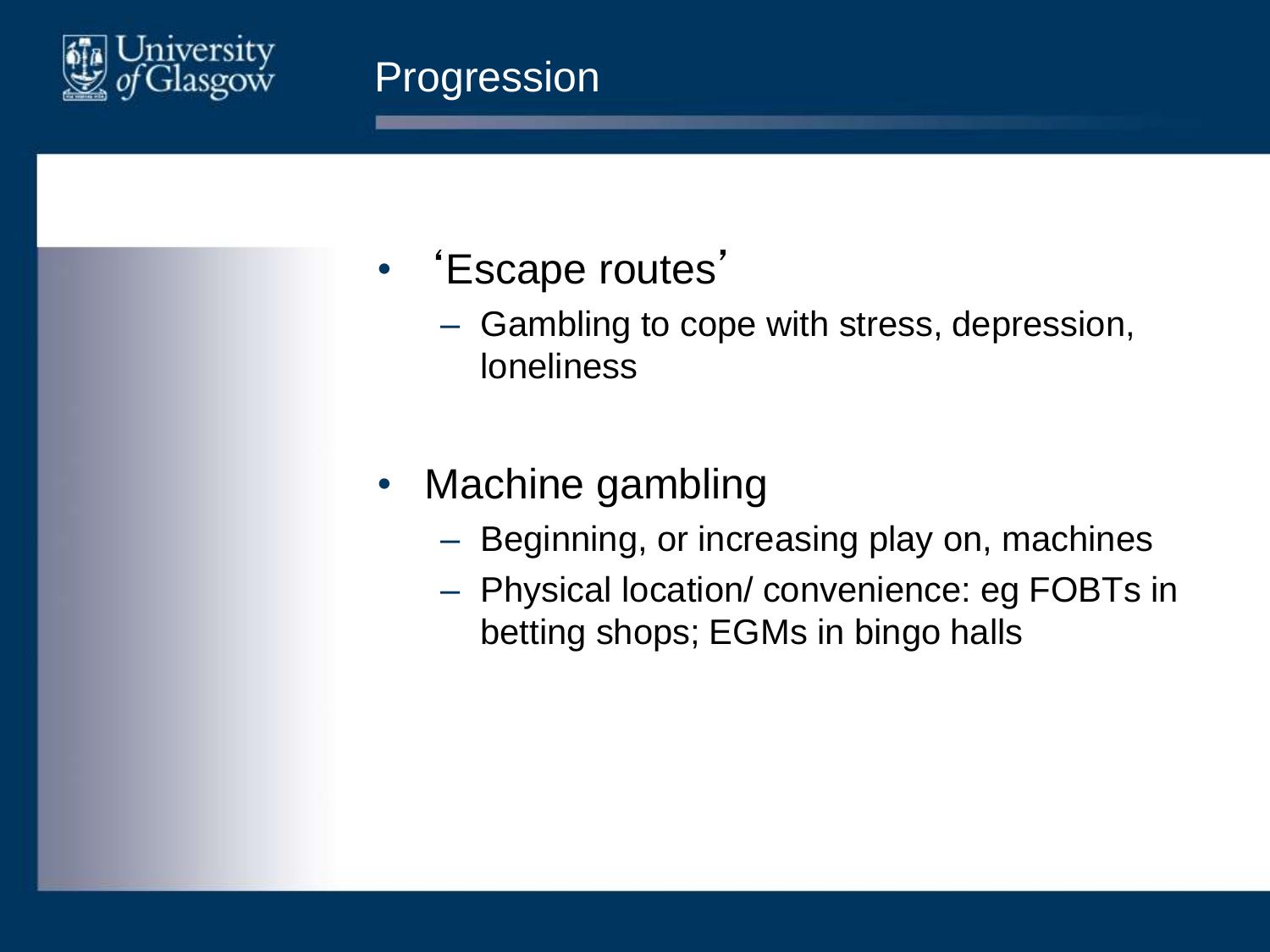

- Profile
	- Mainly initially recruited as pg not seeking help
	- Stable employment patterns
	- Large no. respondents had reduced *periods* of gambling, but only 3 reduced *overall*
- Themes
	- Social & environmental networks
		- Moving away from gambling venues; losing contact with gambling networks, developing nongambling relationships
		- "when I did go and look for a bookies, I couldn't park [my car], so that [gambling] was out...' (Male, 30s)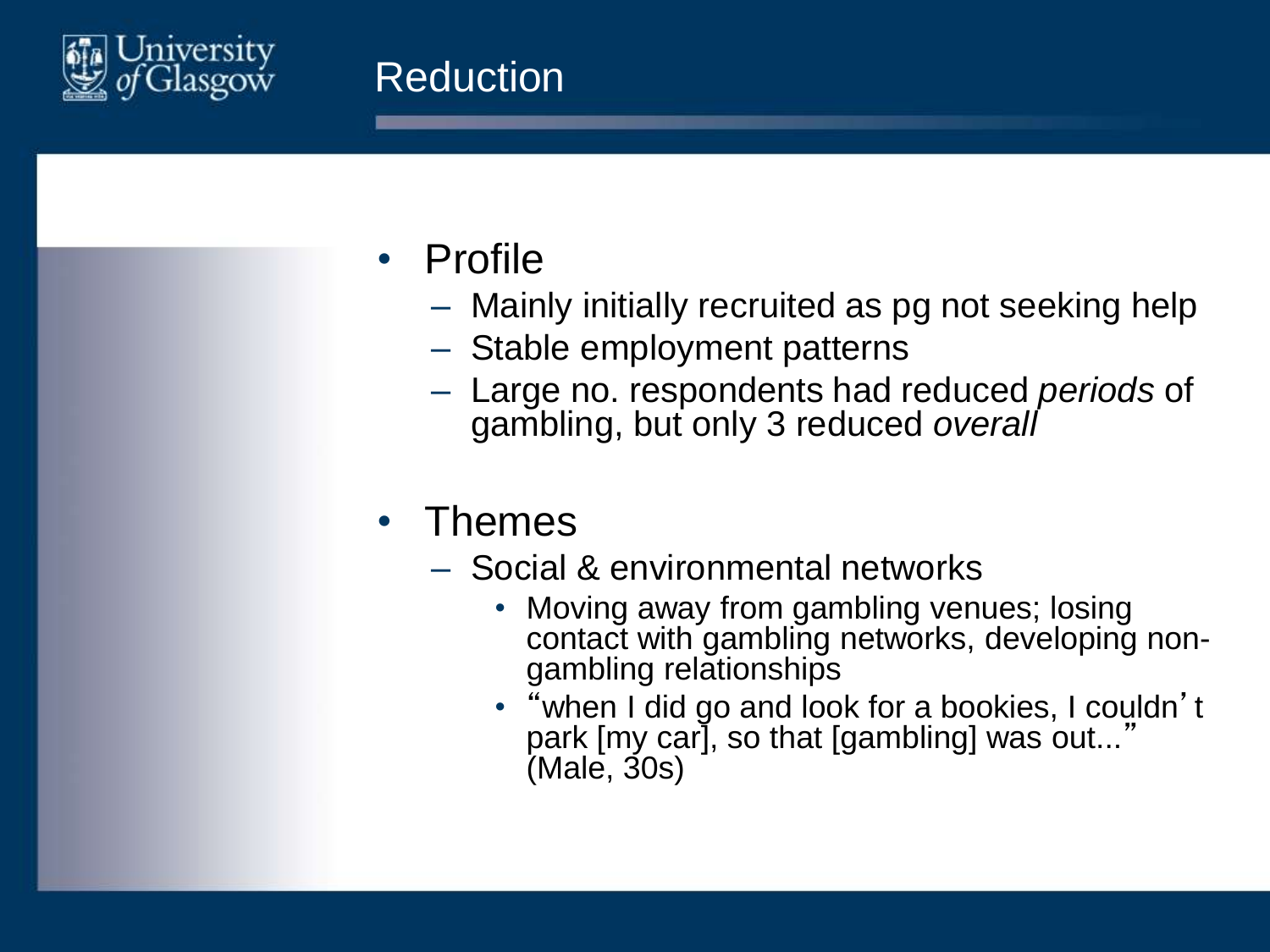

# • Significant life events

– Bereavement, birth, caring roles, changing job, changing relationship

#### • Finances

- $-$  Decreasing income  $=$  decreasing gambling
- Prioritising other expenditures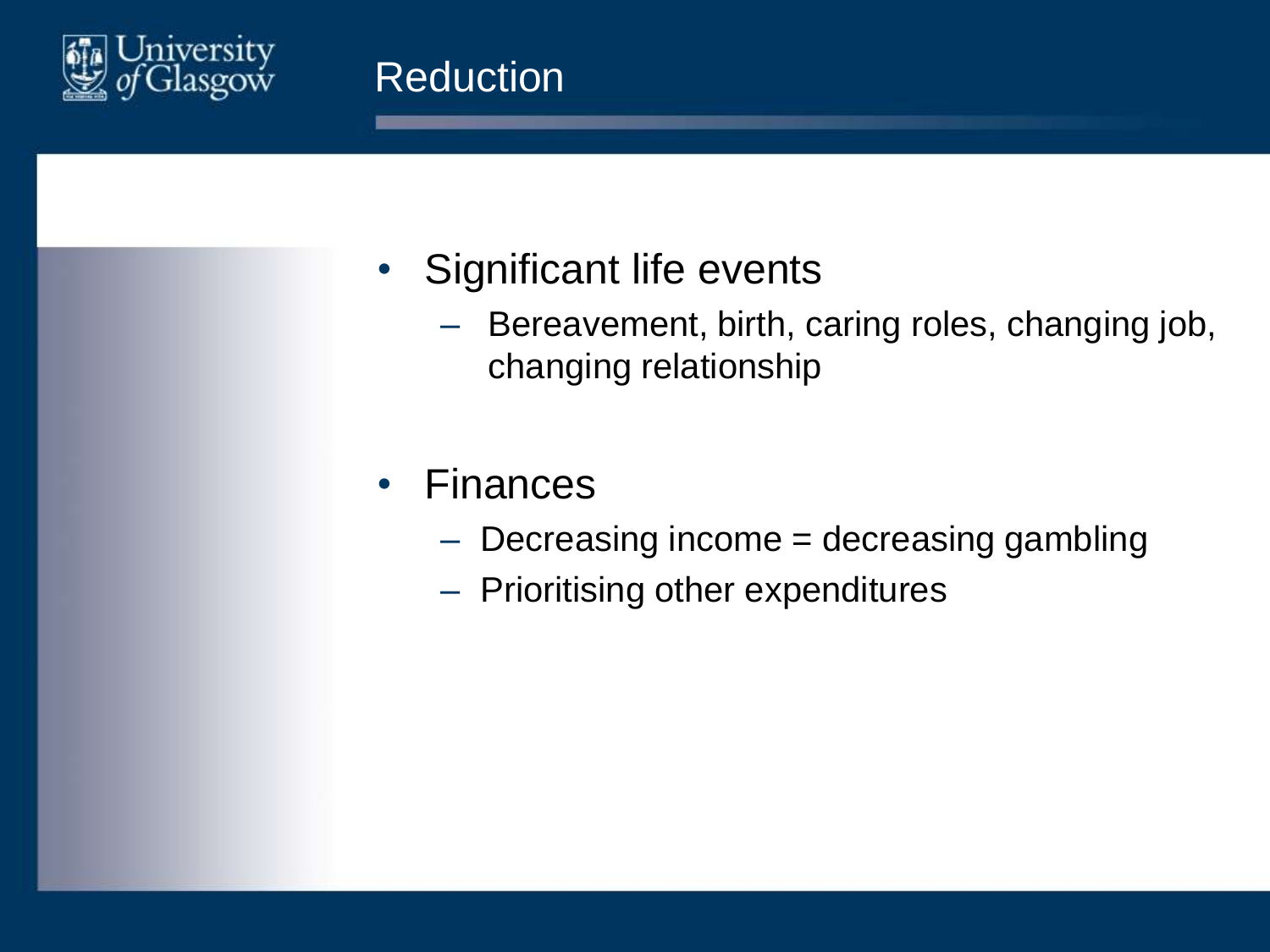

#### • 'Maturing out'

- Losing interest: age-related, and related to development new roles and identities (Winick 1962)
- Social support
	- Role of family & friends in reduction; e.g taking control of finances
		- "My mum had my [bank] cards and I got given £5 every day to get me to my work and my lunch, so for five months, that's how I lived" (Male, 20s)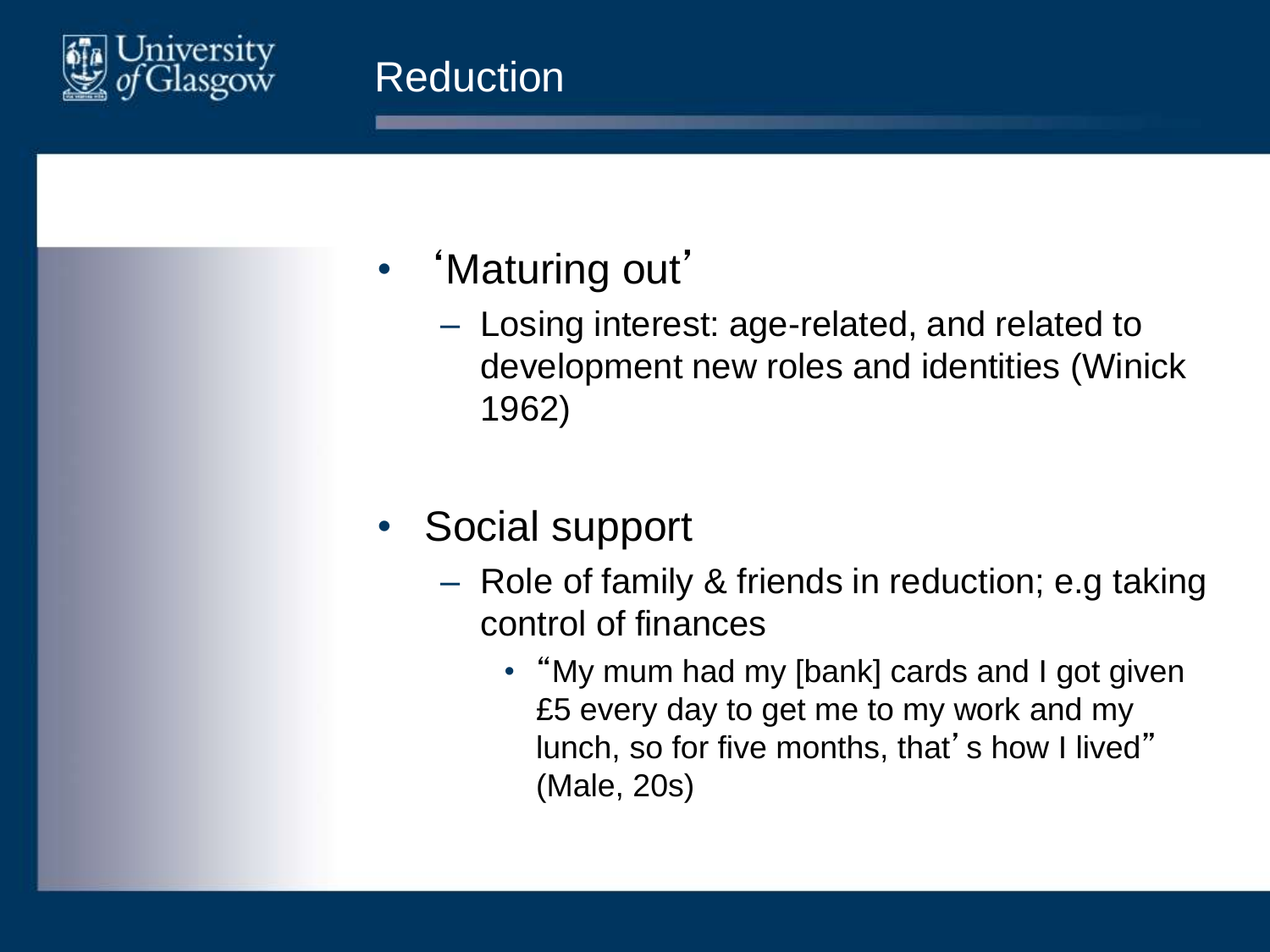

- Problematic (2)
- Recreational (3)
- Abstinent (10)
- Profile
	- End category same as starting category
	- Consistent employment (excluding problematic)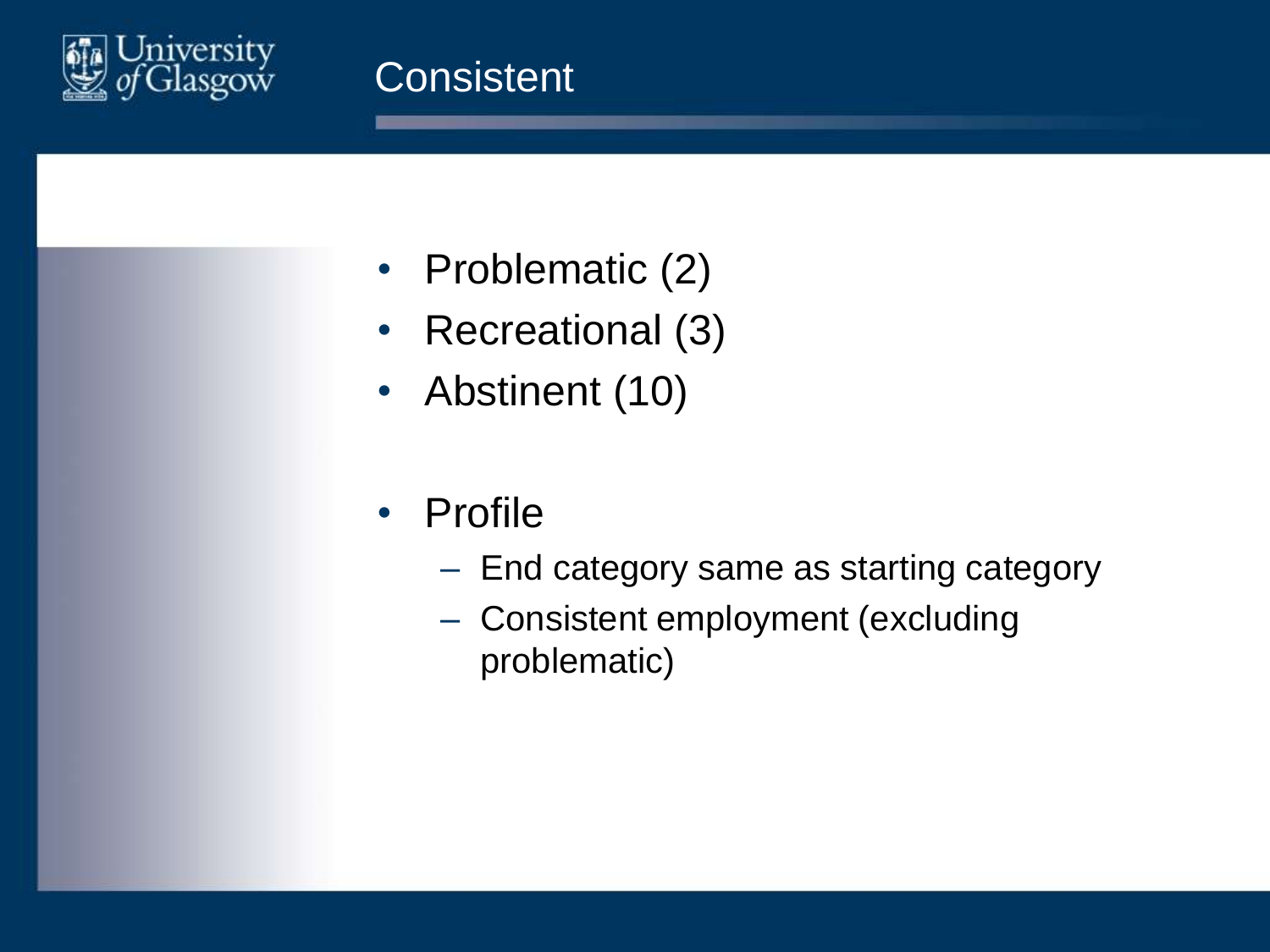

- Consistent: problematic
	- Only 2 out of an initial 33
- Consistent: abstinent
	- Gamblers Anonymous
		- Self-identified 'addicts'; impossibility of controlled gambling
	- Counselling
		- Helped reduce gambling and maintain stability
		- Different experiences. E.g personal obligations with counsellor; short term utility during crisis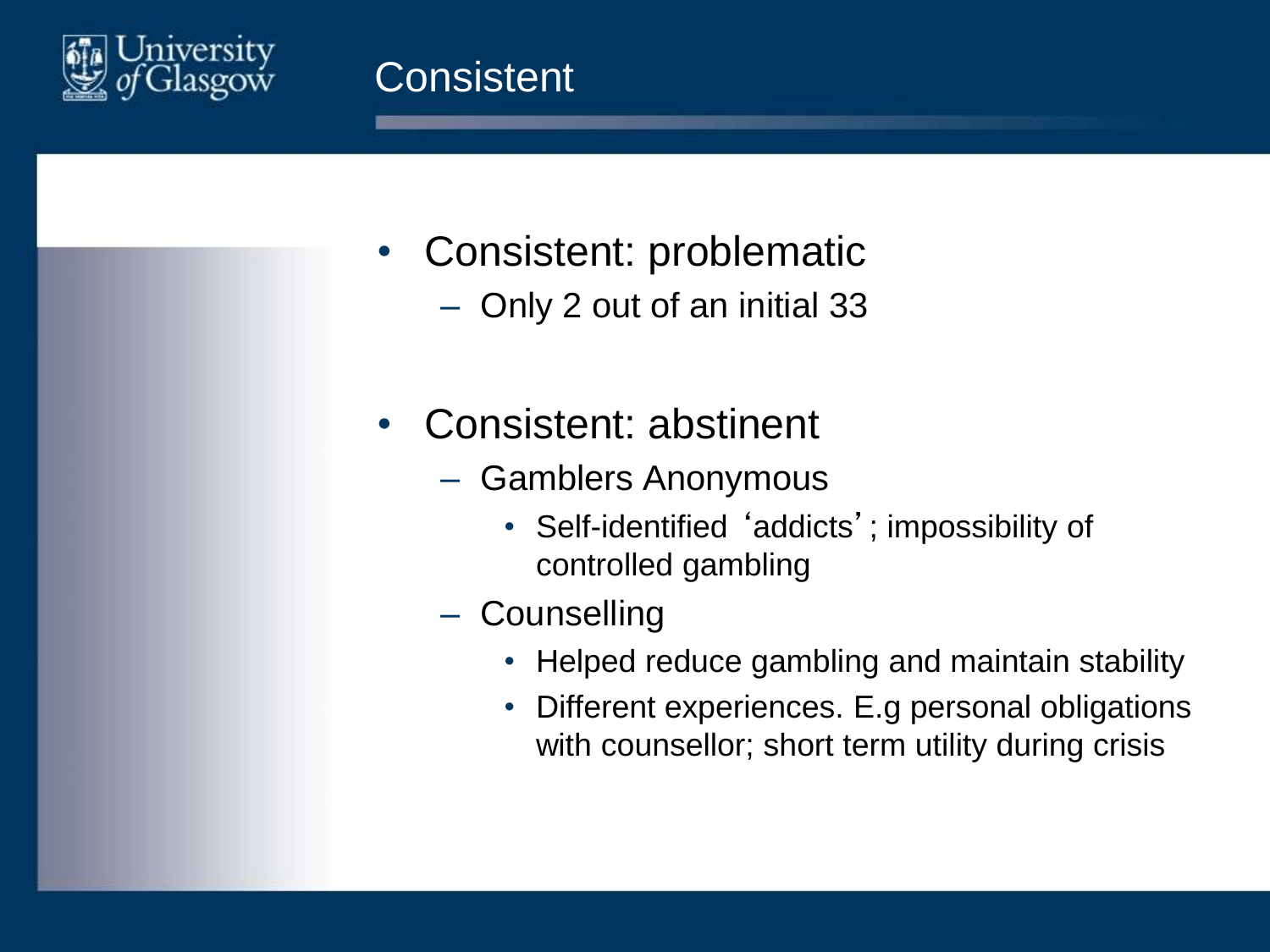

- Consistent: recreational
	- Social motivation
	- Control over money ('pocket money')
	- Individual control strategies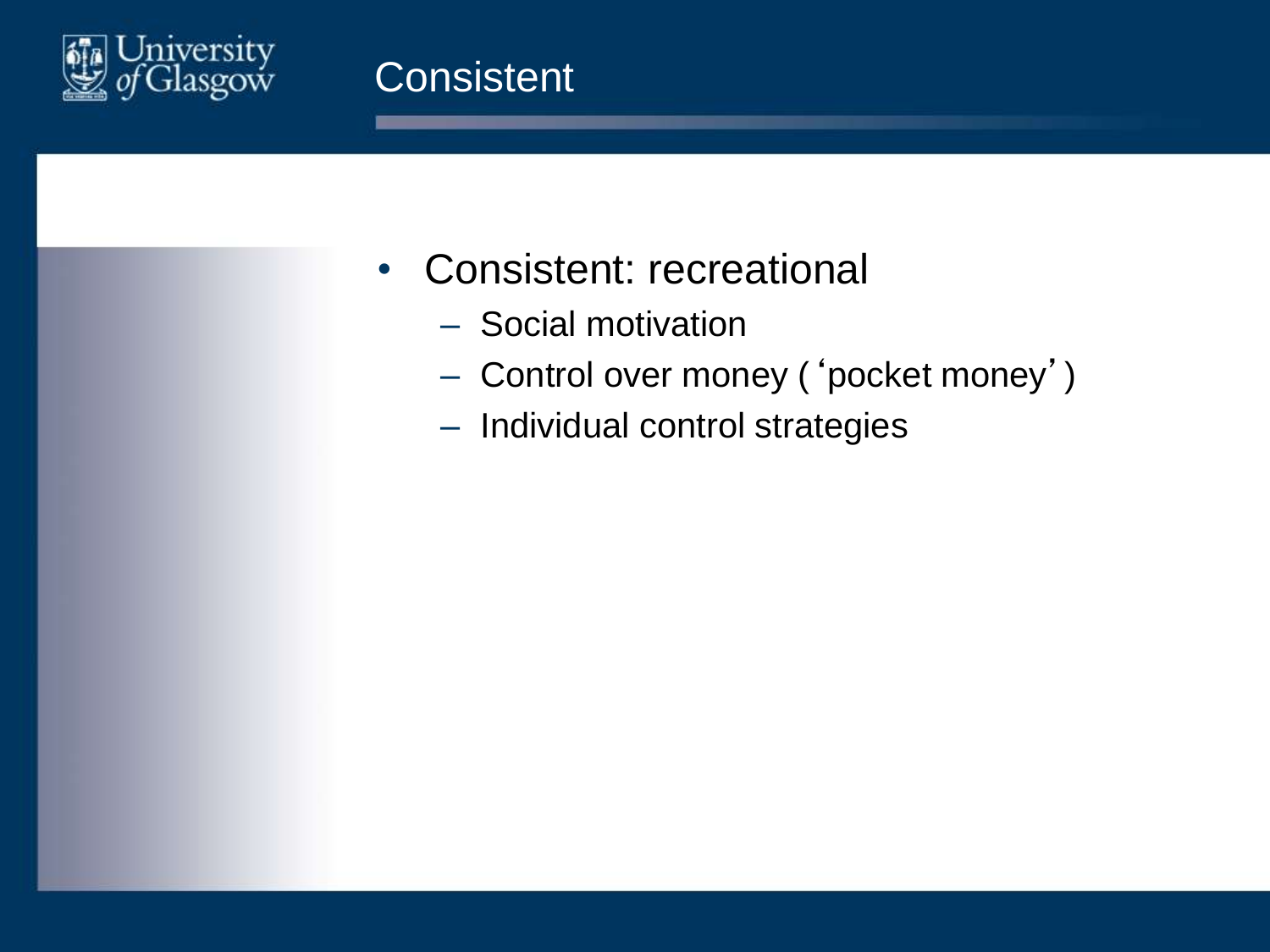

- Profile
	- Many initially recruited as problem gamblers not seeking help
	- Inconsistent employment patterns
- Themes
	- Is NL characterized by similar themes seen in P and R?
	- Largely, yes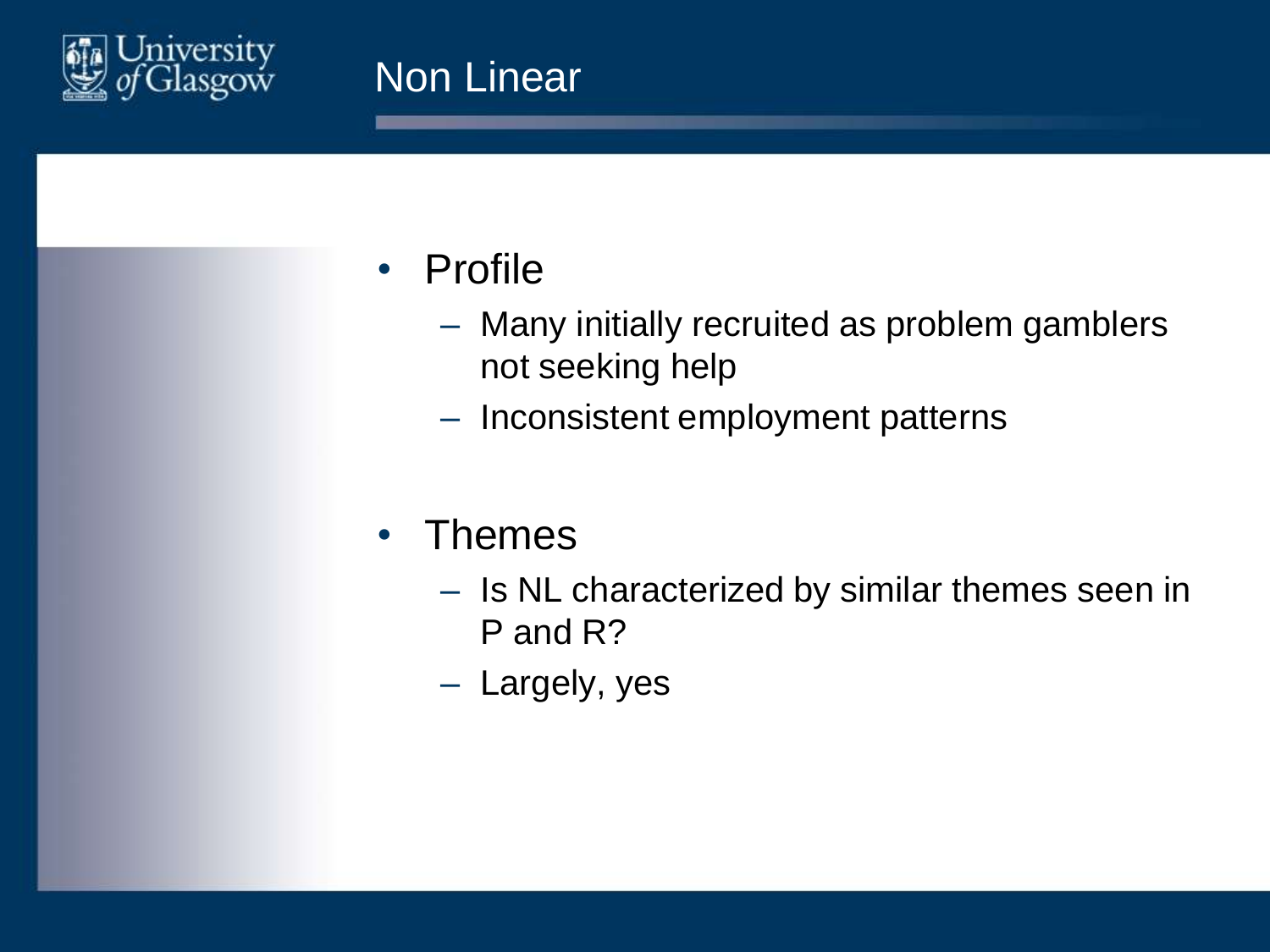

- Periods of progression *and* reduction influenced by
	- Social & environmental networks; life events; finances
	- Alcohol, machines, escape
	- GA, counselling, social support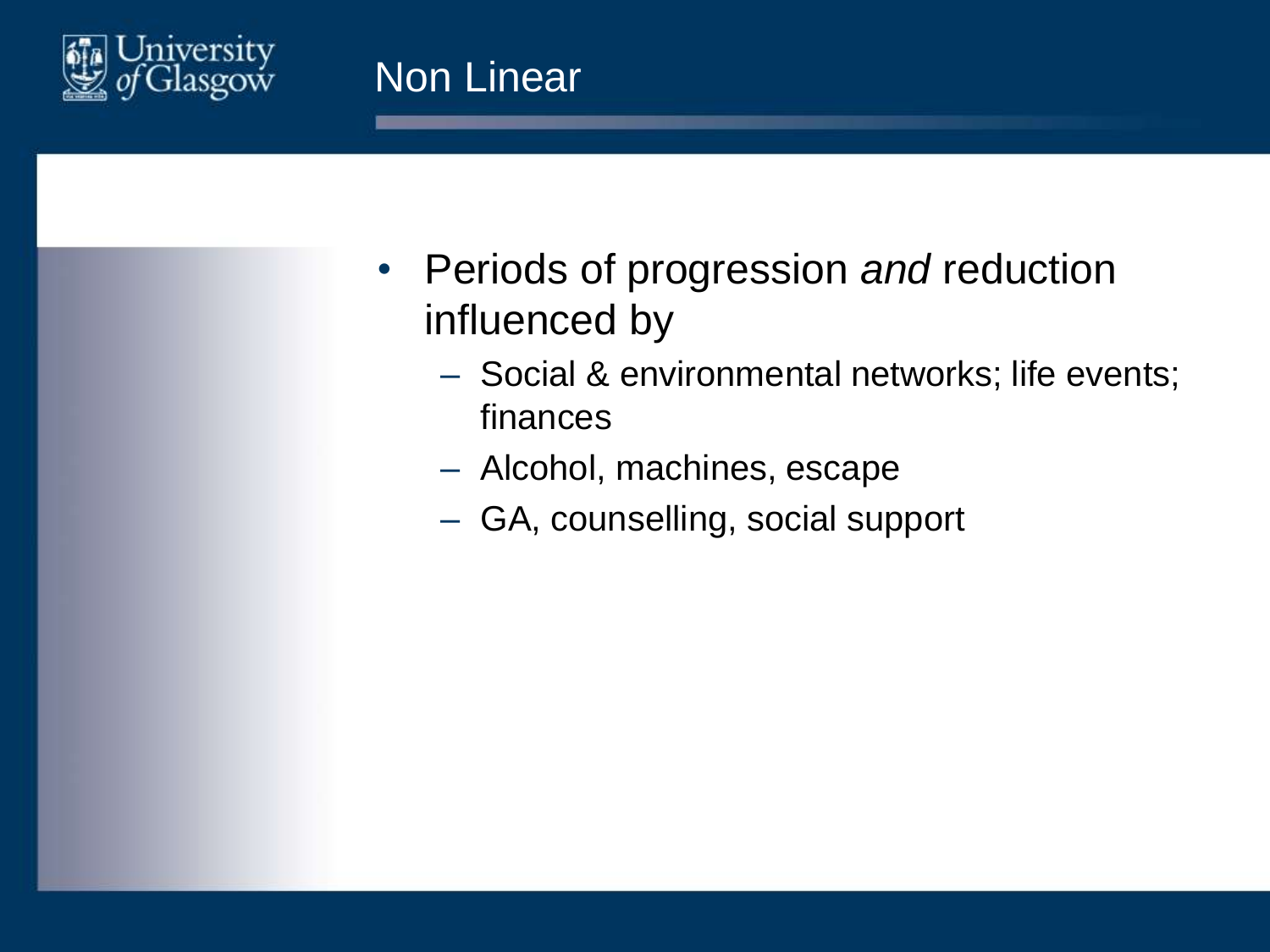

## • But also distinctive features

- Many were males, low SES, aged 35-55
- Played machines in betting shops (FOBTs)
- Illustration: unemployed male betting shop player, 30s
- $-$  Periods of progression  $\rightarrow$  'bingeing' on FOBTs, esp during periods of depression/ boredom.
	- "there's something about them; they just suck me in ... it's as if they're programmed for me"
- $-$  Periods of reduction  $\rightarrow$  helped by social support/ responsibilities and GA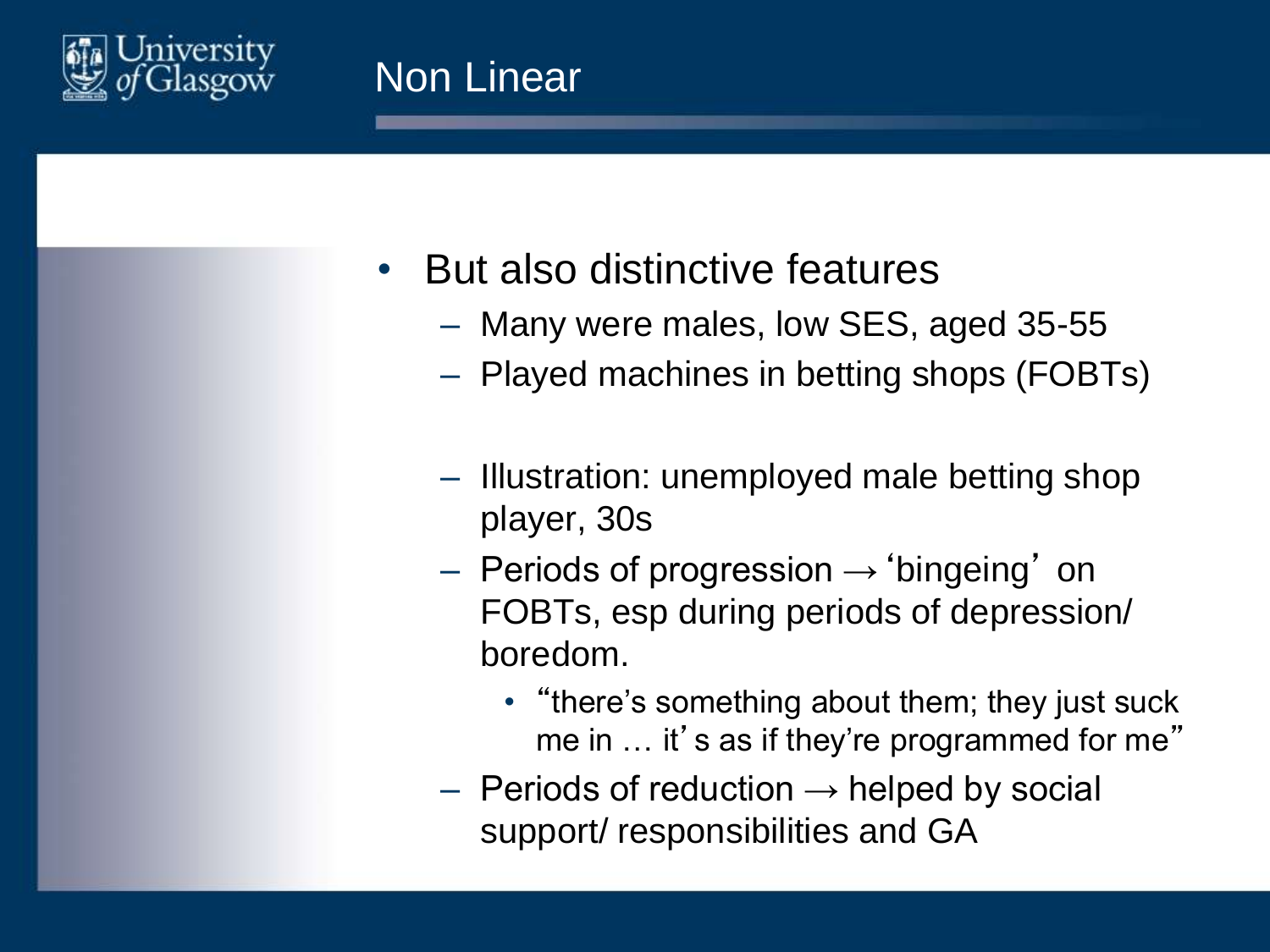

- From 3 'groups' of people to 4 trajectories of behaviour
- Change is the norm
- Very few gambled consistently problematically for 5 years; very few reduced overall, although many had *periods* of both.
- Consistent behaviour but mainly abstinent
- Recreational players moved towards P or NL behaviour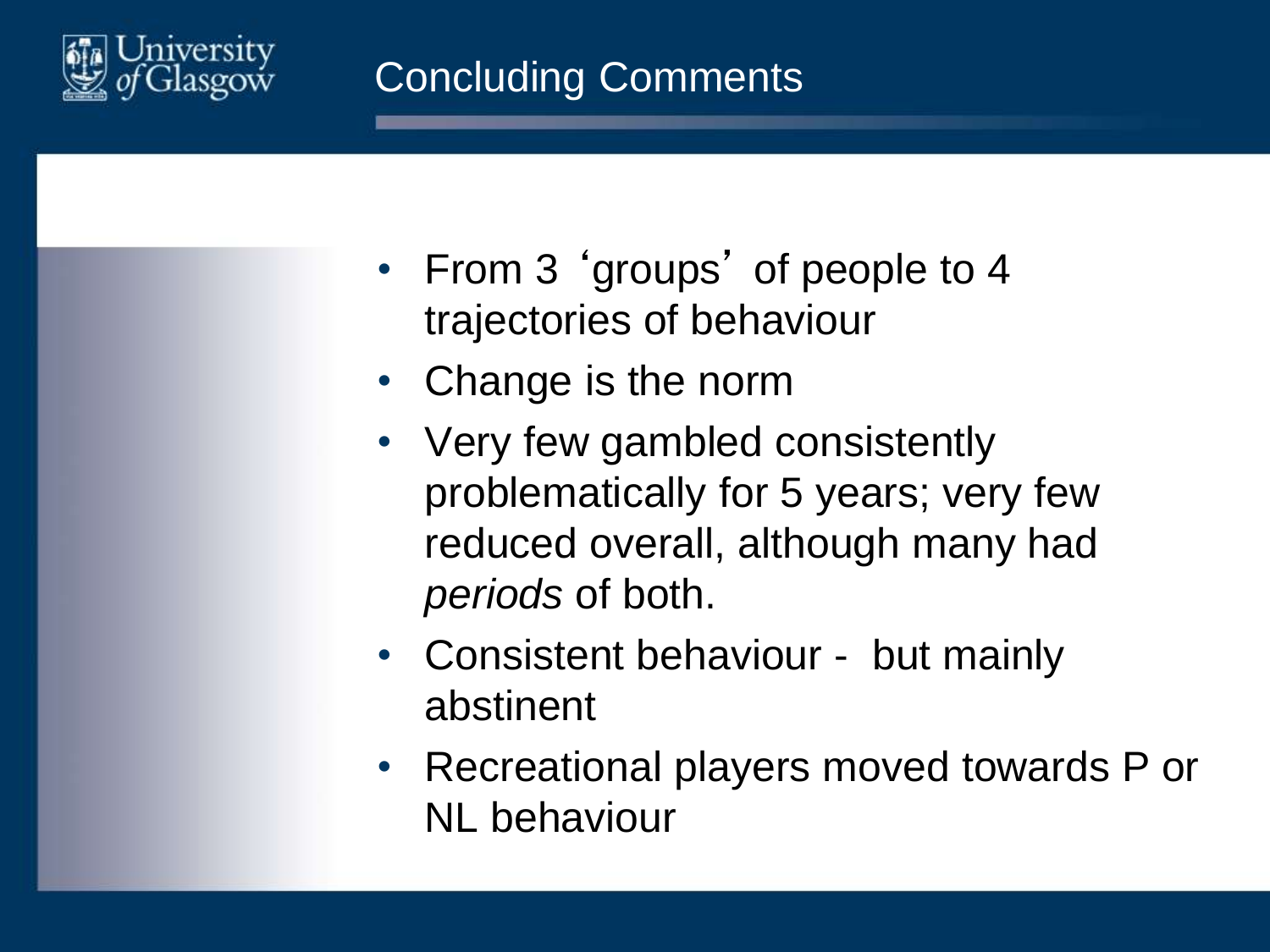

- Contra findings on natural recovery? (Hodgins and el-Guebaly 2000; La Plante et al 2008)
- Contra ideas about controlled gambling? (Blaszczynski, McConaghy and Frankova 1991; Slutske et al., 2010)
- Supports research on 'episodic & transitory' nature of problems over time (LaPlante et al 2008; Slutske, Jackson and Sher 2003; Abbott, Williams and Volberg 1999, 2004).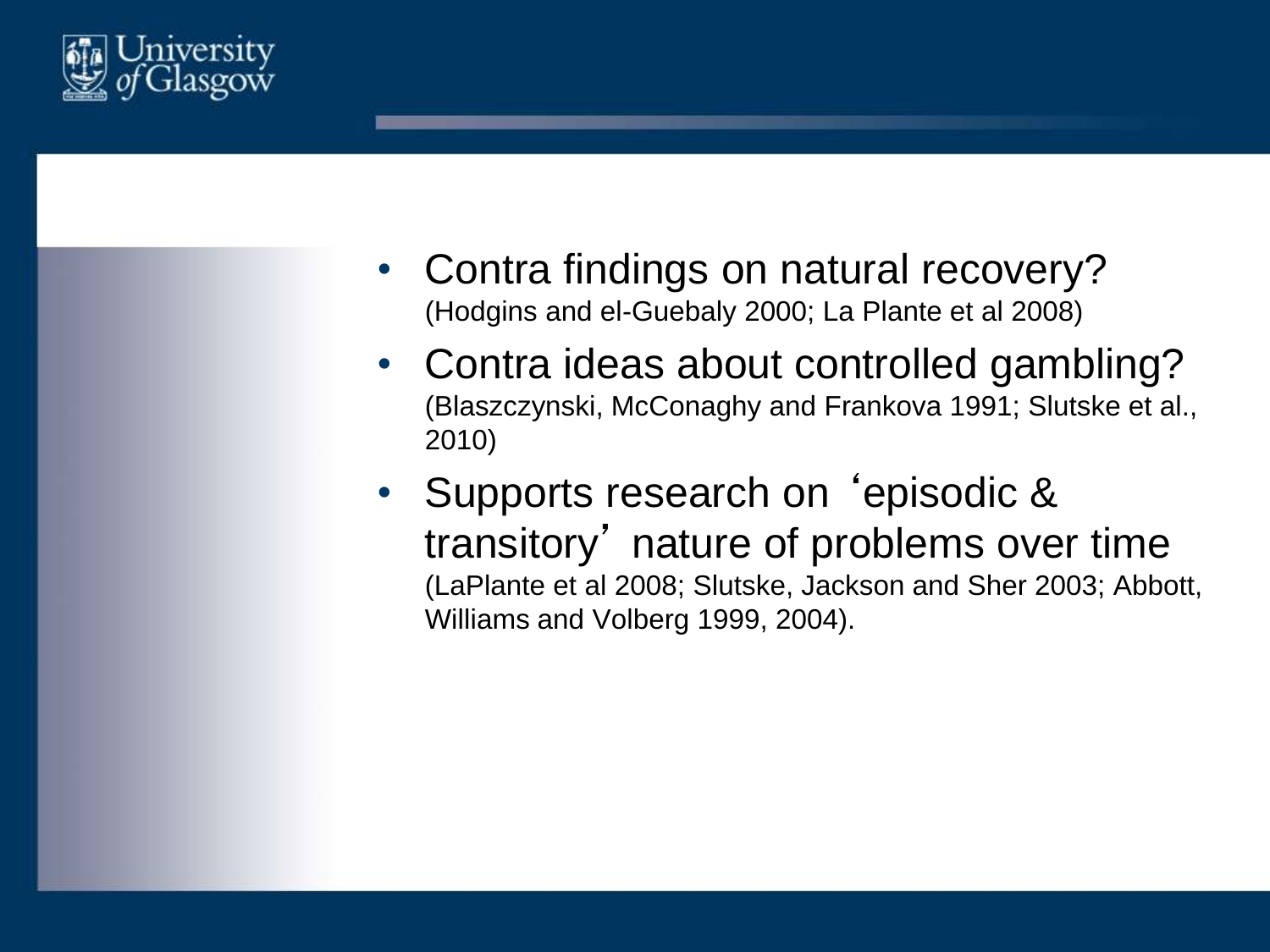

- Behaviour characterised by complexity and fluidity
- Significant themes:
	- P and NL: alcohol, machines, insecure employment
	- R and C: social support, stable employment
- Role of employment?
- Focus on patterns of behaviour rather than 'types' of gamblers
	- Behaviour as social & changeable, rather than dichotomous model (minority PGs v.s majority recreational gamblers)